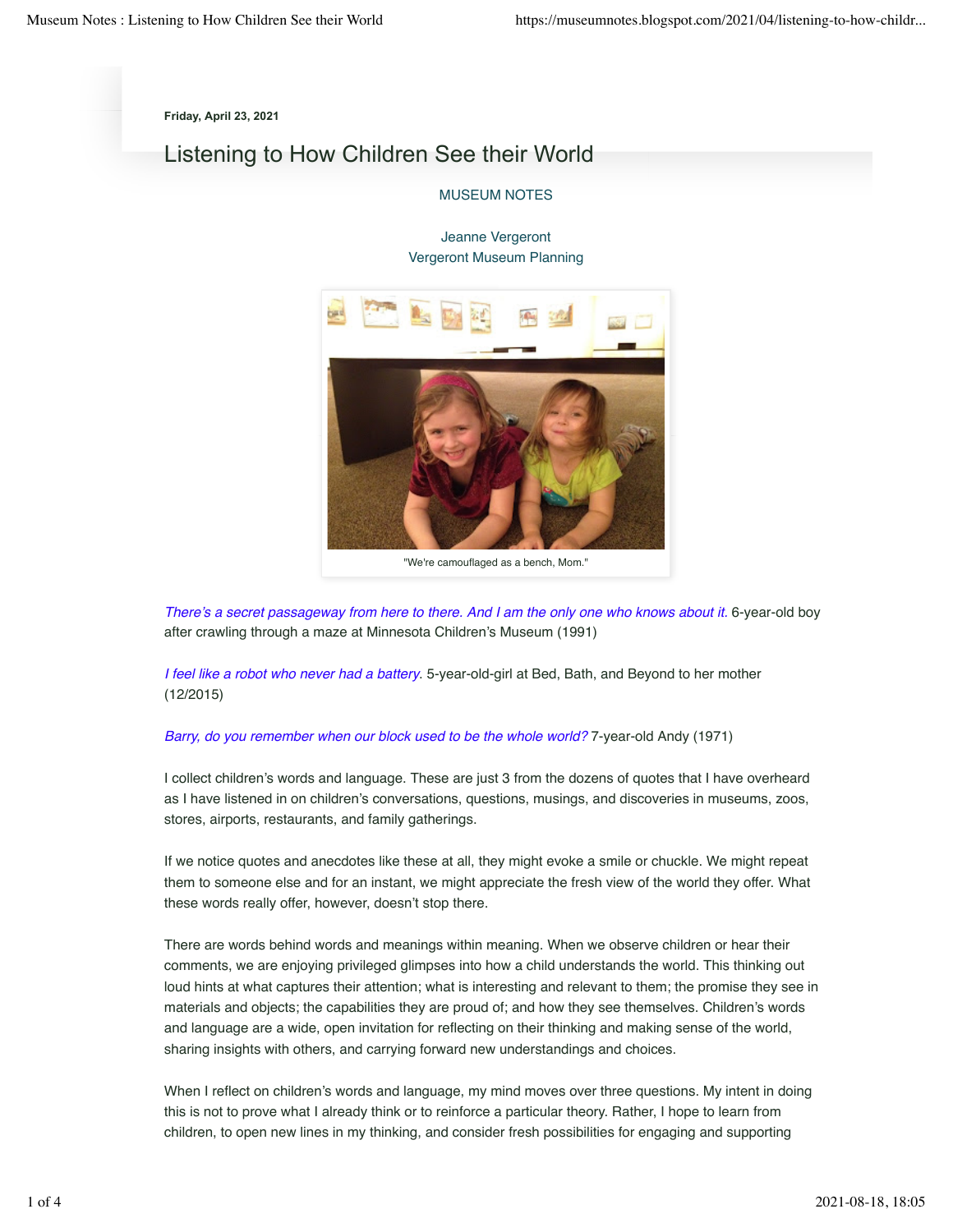them. This approach can be helpful in learning from children's words, as well as their drawings, play, movements, and constructions.

What have I heard the child say? When possible, I write down what I overheard, in the child's own words. I add relevant factors about the child including age, place, date, expressive qualities. These notes might include what else is happening: the child's movements, others' presence, interactions with objects or materials, and what preceded or followed this.

What might be the deeper structure of these ideas? Starting with the basics of what I noticed about the child's words, I consider: was it a question? a statement? What words did the child choose; which words stand out? how do they seem to relate to the context? What possible



Listening in on a conversation

meanings might these words have for this child? What might this suggest about the child's thinking, interests, self-management, or sense of agency?

How might we return these ideas to children? As respectful stewards of children's words and anecdotes, we must make good use of insights and possibilities on the child's behalf. This means exploring new understandings of this particular child or for other children in a similar setting. We can bring new knowledge, explore a promising hunch, and try out some possible conditions to encourage more critical thinking; help the child move further into their encounter; or encourage new connections. And then, we watch, listen, reflect, and repeat.

## *Don't Step on the Green Dirt*

Several years ago, at a family gathering, 4-1/2-year-old Cyrus approached a group of aunts and uncles lounging about and informed us seriously, *Don't step on the green dirt*. He paused and continued, *Well, technically, it's not green dirt*. Cyrus had our attention. We agreed not to step on the green dirt. Uncle Andy and I commented to each other on the use of "technically" (pronounced *tenknikly*). Cyrus turned and sped back to the bushes where his cousins played.

Since that day, this episode has flitted through my mind often and unbidden. If there was something special about green dirt, what was it? How did Cyrus understand the word *technically*? Was he inhabiting a moment of awareness about moving from inside the play frame—*a material or non-material boundary that contains play episodes*—to outside the play frame, from a place where green dirt is possible to where it doesn't exist for others?

When I revisit Cyrus' conversation, I think of how the idea of a play frame might be relevant. How might we support play episodes that extend across days, weeks or months? How can we respect stepping through the play frame? This episode is striking in spotlighting how much play apparently takes place in the child's mind, even though we so often think of play as hands on, physical, and social. Perhaps we should insist on blurring the domains in play.

Moreover, we should recognize children as astute and constant observers. A familiar object that has been moved, novel surface materials, or graphic patterns intrigue children and demand investigation. The green dirt prompts thinking about other possible surface materials and finishes and how they may inspire play, exploration, and learning. Even a change in flooring or fluttering shadows launch fresh play scenarios. So,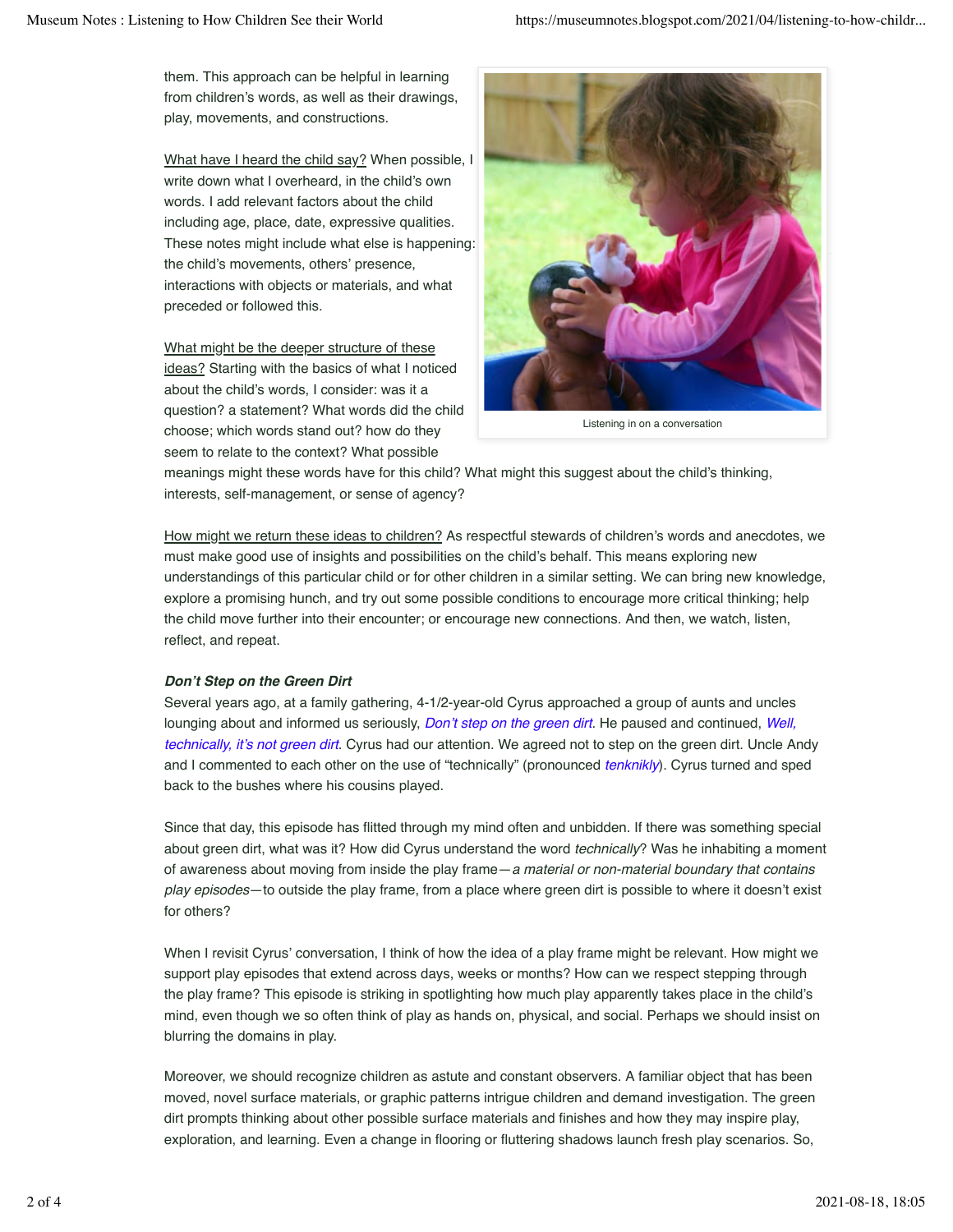what unfamiliar materials and surfaces are fascinating? What unusual combinations of materials invite new story paths? How do they build children's fluency with the material world?

# **Real, Fake, and In Between**

Listening to Cyrus reminds me of several episodes of other children's apparent interest in what is real, fake, or somewhere in between. At her 6th birthday party, Clara received a small potted flowering plant. After being told that it was a primrose, Clara carried the pot around to show each of her guests. In no uncertain terms, she directed each one's attention to the plant, pointing emphatically to the primrose saying, *This is a primrose. And it's real.*

At the Mall of America LEGO Store, 7-year-old Ian had an important message for his sister about the brick constructions when he said, *It looks like it's fake, but it's made of LEGO's.* This distinction continues to intrigue me. I wonder what quality was the obverse of *fake* for Ian. I also wonder how LEGOs fit into this distinction? Is it possible that Ian, and other children, entertain a third quality along with real and fake—our familiar adult dichotomy? Might *real* exist in more than one form for children? Might this third quality enrich children's state of play?



At the dog park, I overheard a 6-year-old boy explain how to know if a hollow log is real. After crawling through a fallen, hollowed-out log he explained, *If it's too round, too shiny, and there's no dirt, it's not real. They can put moss on it, but it's still not real*. He contrasted this log with one he'd crawled through at a museum.

Based on this admittedly small sample of three children, all 6-7 years old, we can agree that children are concerned with, or interested in, what is *real* and what is *fake*. Even at a young age, they seem to be relatively astute connoisseurs of these important, but somewhat elusive, qualities. *Real* is

A *real* hollow log

a distinction that gives something additional value; at least Clara thinks so. The boy climbing through the log understands that things are not always as they seem to be.

Clearly, this distinction is not a simple one and appears to be somewhat flexible with children seeming to occupy a world between real and pretend. Years ago, a 4-year-old boy was looking through binoculars from the mezzanine in Minnesota Children's Museum's Earth World gallery. When a boy standing nearby started to set off the thunder storm, the boy protested, *You can't make a thunderstorm! I am watching birds.*

Children are involved in making distinctions between *real* and *fake* and related qualities that we know too

This isn't an idle exercise. Museums are settings where authenticity is often a goal; where real and fake are often intermixed; where many distinctions, *imitation*, *pretense*, *genuine*, etc. are applied to objects, artifacts, materials, environments. And children are aware of this.